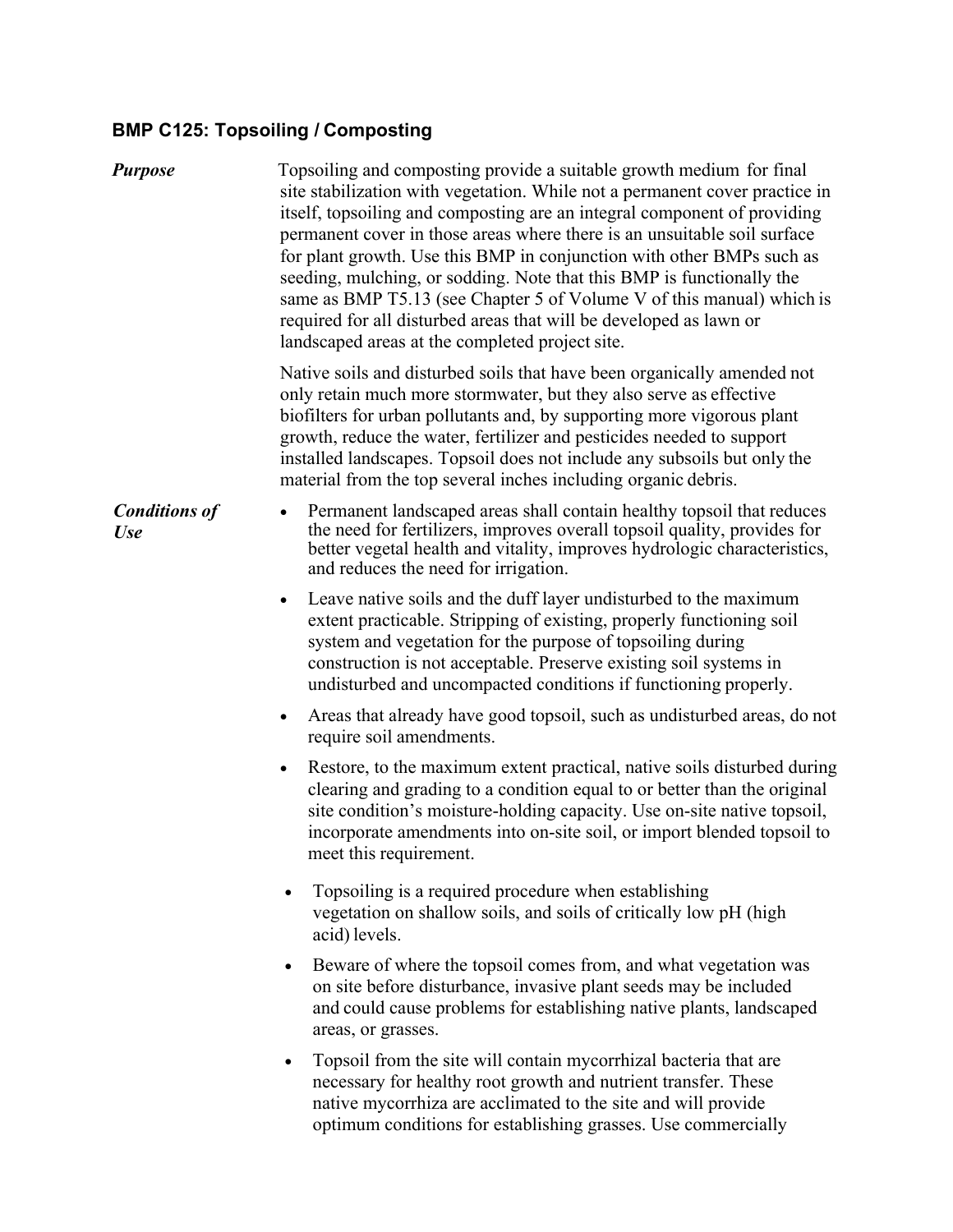available mycorrhiza products when using off-site topsoil.

*Design and Installation Specifications* Meet the following requirements for disturbed areas that will be developed as lawn or landscaped areas at the completed project site:

- Maximize the depth of the topsoil wherever possible to provide the maximum possible infiltration capacity and beneficial growth medium. Topsoil shall have:
	- A minimum depth of 8-inches. Scarify subsoils below the topsoil layer at least 4-inches with some incorporation of the upper material to avoid stratified layers, where feasible. Ripping or restructuring the subgrade may also provide additional benefits regarding the overall infiltration and interflow dynamics of the soil system.
	- A minimum organic content of 10% dry weight in planting beds, and 5% organic matter content in turf areas. Incorporate organic amendments to a minimum 8-inch depth except where tree roots or other natural features limit the depth of incorporation.
	- A pH between 6.0 and 8.0 or matching the pH of the undisturbed soil.
	- If blended topsoil is imported, then fines should be limited to 25 percent passing through a 200 sieve.
	- Mulch planting beds with 2 inches of organic material
- Accomplish the required organic content, depth, and pH by returning native topsoil to the site, importing topsoil of sufficient organic content, and/or incorporating organic amendments.When using the option of incorporating amendments to meet the organic content requirement, use compost that meets the compost specification for Bioretention (See BMP T7.30 in Chapter 7 of Volume V of this manual), with the exception that the compost may have up to 35% biosolids or manure.
- Sections three through seven of the document entitled, *Guidelines and Resources for Implementing Soil Quality and Depth BMP T5.13 in WDOE Stormwater Management Manual for Western Washington,*  provides useful guidance for implementing whichever option is chosen. It includes guidance for pre-approved default strategies and guidance for custom strategies. Check with your local jurisdiction concerning its acceptance of this guidance. It is available through the organization, Soils for Salmon. As of this printing the document may be found at:

[http://www.soilsforsalmon.org/pdf/Soil\\_BMP\\_Manual.pdf](http://www.soilsforsalmon.org/pdf/Soil_BMP_Manual.pdf).

 The final composition and construction of the soil system will result in a natural selection or favoring of certain plant species over time. For example, incorporation of topsoil may favor grasses, while layering with mildly acidic, high-carbon amendments may favor more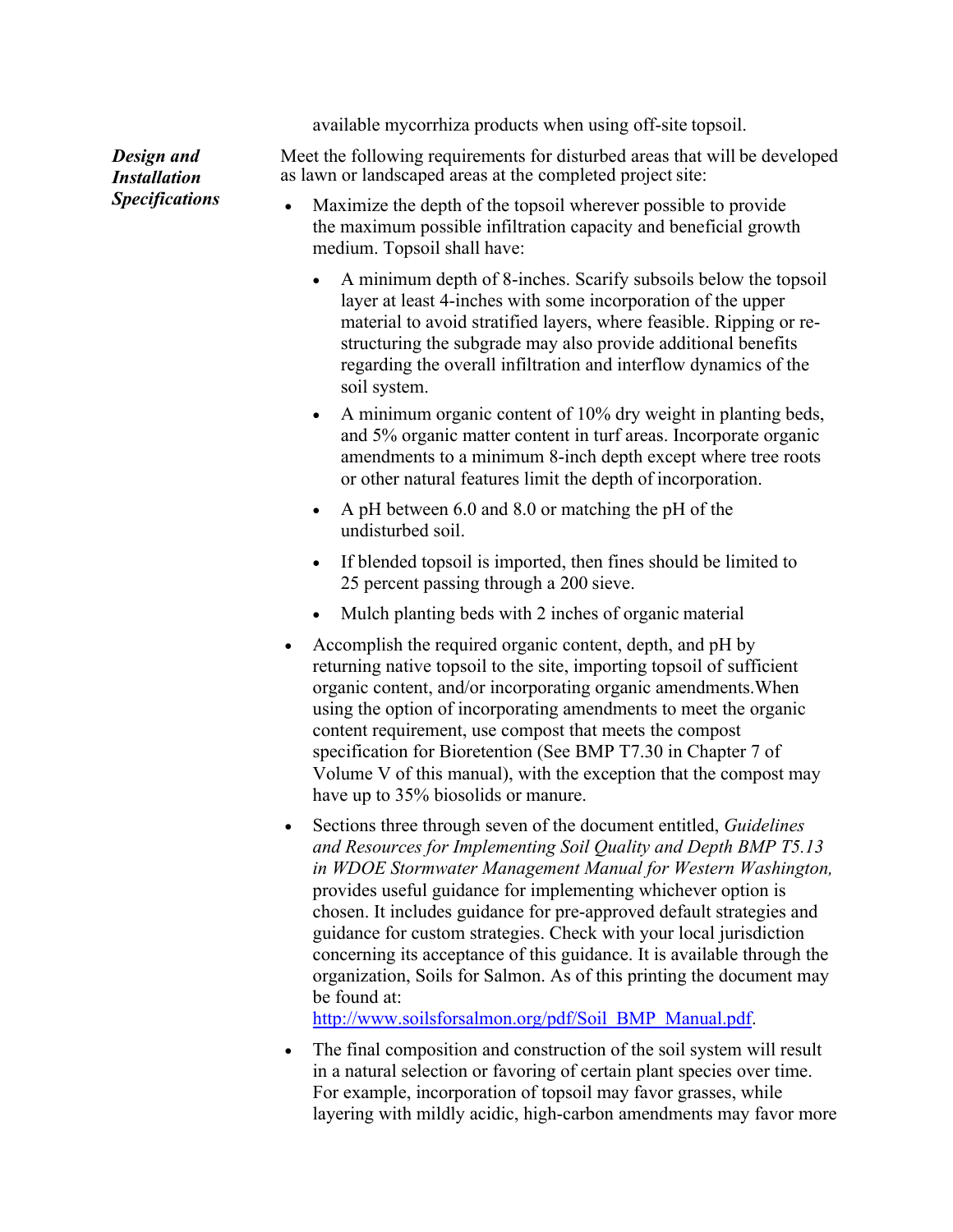woody vegetation.

- Allow sufficient time in scheduling for topsoil spreading prior to seeding, sodding, or planting.
- Take care when applying top soil to subsoils with contrasting textures. Sandy topsoil over clayey subsoil is a particularly poor combination, as water creeps along the junction between the soil layers and causes the topsoil to slough. If topsoil and subsoil are not properly bonded, water will not infiltrate the soil profile evenly and it will be difficult to establish vegetation. The best method to prevent a lack of bonding is to actually work the topsoil into the layer below for a depth of at least 6 inches.
- Field exploration of the site shall be made to determine if there is surface soil of sufficient quantity and quality to justify stripping. Topsoil shall be friable and loamy (loam, sandy loam, silt loam, sandy clay loam, and clay loam). Avoid areas of natural ground water recharge.
- Stripping shall be confined to the immediate construction area. A 4 inch to 6-inch stripping depth is common, but depth may vary depending on the particular soil. All surface runoff control structures shall be in place prior to stripping.
- Do not place topsoil while in a frozen or muddy condition, when the subgrade is excessively wet, or when conditions exist that may otherwise be detrimental to proper grading or proposed sodding or seeding.
- In any areas requiring grading remove and stockpile the duff layer and topsoil on site in a designated, controlled area, not adjacent to public resources and critical areas. Stockpiled topsoil is to be reapplied to other portions of the site where feasible.
- Locate the topsoil stockpile so that it meets specifications and does not interfere with work on the site. It may be possible to locate more than one pile in proximity to areas where topsoil will be used.

Stockpiling of topsoil shall occur in the following manner:

- Side slopes of the stockpile shall not exceed 2H:1V.
- Between October 1 and April 30:
	- An interceptor dike with gravel outlet and silt fence shall surround all topsoil.
	- Within 2 days complete erosion control seeding, or covering stockpiles with clear plastic, or other mulching materials.
- Between May 1 and September 30:
	- An interceptor dike with gravel outlet and silt fence shall